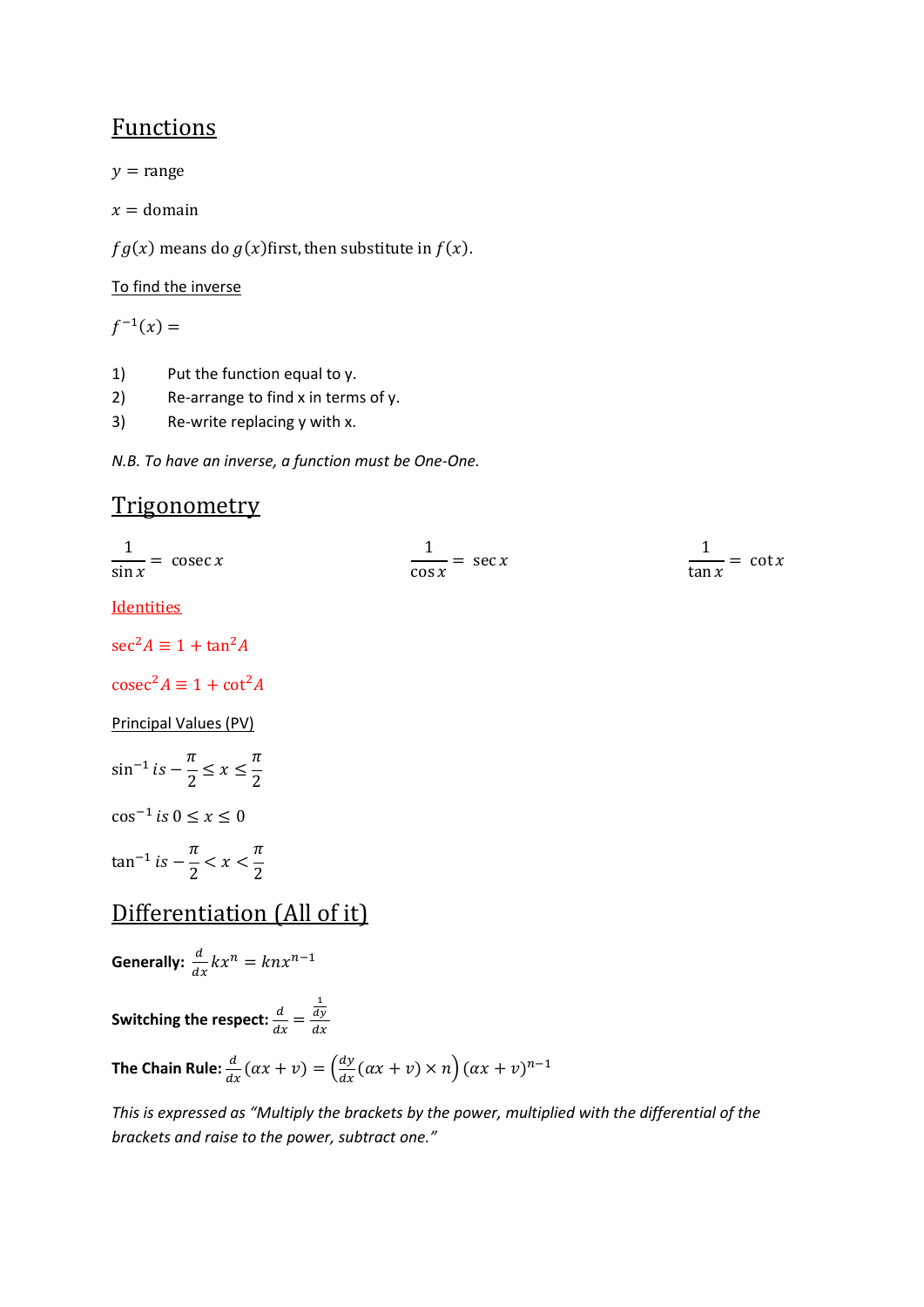The Exponential Function:  $\frac{d}{dx}e^{kx} = ke^{kx}$ 

**The Natural Log Function:**  $\frac{d}{dx}$   $\ln kx = \frac{1}{x}$  $\chi$ 

The Product Rule:  $\frac{d}{dx}uv = u\frac{dv}{dx}$  $rac{dv}{dx} + v \frac{du}{dx}$ 

*This is expressed as "the first function multiplied by the derivative of the second, added to the derivative of the first function, multiplied by the second function."* 

The Quotient Rule:  $\frac{d}{dx}$  $\mathfrak u$  $\frac{u}{v} = \frac{v\frac{du}{dy} - u\frac{dv}{dy}}{v^2}$ dy  $v^2$ 

*This is expressed as "the bottom function multiplied by the derivative of the top, subtract the top function multiplied by the derivative of the bottom – divided by the bottom squared."* 

#### **Trig Functions:**

$$
\frac{d}{dx}\sin f(x) = f'(x)\cos(f(x))
$$
  

$$
\frac{d}{dx}\cos f(x) = -f'(x)\sin(f(x))
$$
  

$$
\frac{d}{dx}\tan f(x) = f'(x)\sec^2 f(x)
$$

### Integration (All of it)

| Generally: $\int kx^n dx = \frac{kx^{n+1}}{n+1}$ |                                                                                                |
|--------------------------------------------------|------------------------------------------------------------------------------------------------|
| Area under a graph:                              | Between the x-axis: $\int_{a}^{b} y^2 dx$<br>Between the y-axis: $\int_{a}^{b} x^2 dy$         |
| <b>Volumes of Rev:</b>                           | Between the x-axis: $\int_{a}^{b} \pi y^2 dx$<br>Between the x-axis: $\int_{a}^{b} \pi x^2 dy$ |

The Exponential Function:  $\int e^{kx} dx = \frac{1}{k} e^{x} + c$ 

The Natural Log Function:  $\int \frac{1}{x}$  $\frac{1}{x} dx = \ln|x| + c$ 

**Trig Functions:** 

$$
\int \sin kx \, dx = -\frac{1}{k} \cos kx + c
$$
  

$$
\int \cos kx \, dx = \frac{1}{k} \sin kx + c
$$
  

$$
\int \sec^2 kx \, dx = \frac{1}{k} \tan kx + c
$$
  

$$
\int \frac{1}{\sqrt{a^2 - x^2}} = \sin^{-1} \frac{x}{a} + c
$$
  

$$
\int \frac{1}{a^2 + x^2} = \frac{1}{a} \tan^{-1} \frac{x}{a} + c
$$